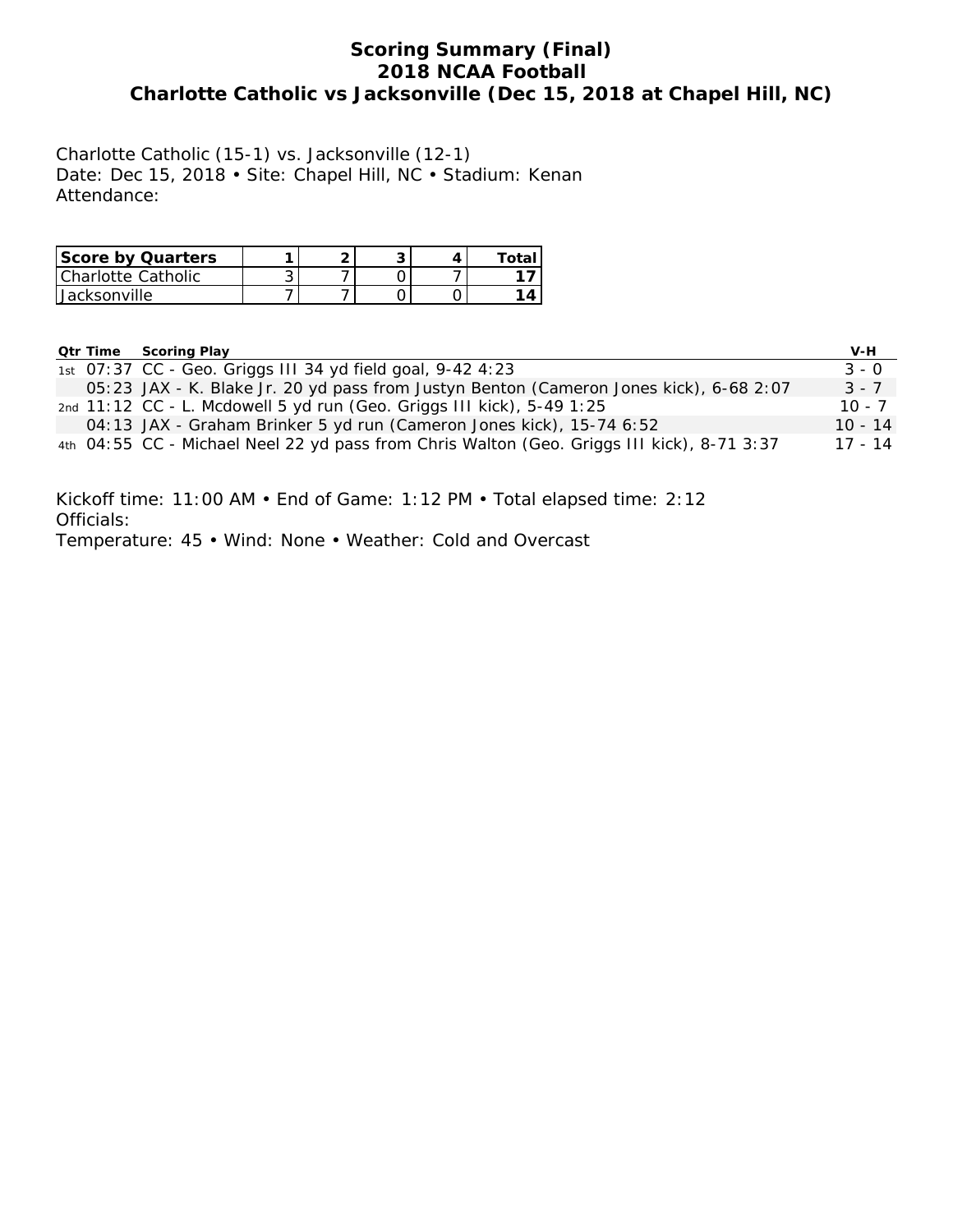# **Team Statistics (Final) 2018 NCAA Football Charlotte Catholic vs Jacksonville (Dec 15, 2018 at Chapel Hill, NC)**

|                                | CC             | <b>JAX</b>     |
|--------------------------------|----------------|----------------|
| FIRST DOWNS                    | 10             | 13             |
| Rushing                        | 5              | 11             |
| Passing                        | 5              | 2              |
| Penalty                        | $\overline{O}$ | $\overline{O}$ |
| NET YARDS RUSHING              | 108            | 214            |
| <b>Rushing Attempts</b>        | 34             | 48             |
| Average Per Rush               | 3.2            | 4.5            |
| Rushing Touchdowns             | 1              | 1              |
| Yards Gained Rushing           | 118            | 242            |
| Yards Lost Rushing             | 10             | 28             |
| NET YARDS PASSING              | 144            | 39             |
| Completions-Attempts-Int       | $6 - 11 - 0$   | $3 - 8 - 2$    |
| Average Per Attempt            | 13.1           | 4.9            |
| Average Per Completion         | 24.0           | 13.0           |
| Passing Touchdowns             | 1              | 1              |
| TOTAL OFFENSE YARDS            | 252            | 253            |
| Total offense plays            | 45             | 56             |
| Average Gain Per Play          | 5.6            | 4.5            |
| Fumbles: Number-Lost           | $1 - 1$        | $0-0$          |
| Penalties: Number-Yards        | $1 - 5$        | $4 - 46$       |
| <b>PUNTS-YARDS</b>             | $2 - 70$       | $3 - 79$       |
| Average Yards Per Punt         | 35.0           | 26.3           |
| Net Yards Per Punt             | 35.0           | 12.7           |
| Inside 20                      | 1              | $\overline{O}$ |
| $50+$ Yards                    | 0              | 0              |
| Touchbacks                     | O              | $\overline{O}$ |
| Fair catch                     | 0              | Ο              |
| KICKOFFS-YARDS                 | $4 - 185$      | $3 - 115$      |
| Average Yards Per Kickoff      | 46.2           | 38.3           |
| Net Yards Per Kickoff          | 31.5           | 21.7           |
| Touchbacks                     | 0              | 0              |
| Fair Catch Yards               | 0              | $\overline{O}$ |
| Punt returns: Number-Yards-TD  | $2 - 41 - 0$   | $0 - 0 - 0$    |
| Average Per Return             | 20.5           | 0.0            |
| Kickoff returns: Number-Yds-TD | $3 - 50 - 0$   | $4 - 59 - 0$   |
| Average Per Return             | 16.7           | 14.8           |
| Interceptions: Number-Yds-TD   | 2-11-0         | $0 - 0 - 0$    |
| Fumble Returns: Number-Yds-TD  | 0-0-0          | $0 - 0 - 0$    |
| Miscellaneous Yards            | O              | Ο              |
| Possession Time                | 21:01          | 26:59          |
| 1st Quarter                    | 6:41           | 5:19           |
|                                | 3:13           |                |
| 2nd Quarter                    | 4:16           | 8:47<br>7:44   |
| 3rd Quarter<br>4th Quarter     |                |                |
|                                | 6:51           | 5:09           |
| Third-Down Conversions         | 6 of 12        | 4 of 12        |
| Fourth-Down Conversions        | $1$ of $2$     | 3 of 4         |
| Red-Zone Scores-Chances        | $2 - 4$        | $2 - 2$        |
| Touchdowns                     | $1 - 4$        | $2 - 2$        |
| Field goals                    | $1 - 4$        | $0 - 2$        |
| Sacks By: Number-Yards         | $O-O$          | $0 - 0$        |
| <b>PAT Kicks</b>               | $2 - 2$        | $2 - 2$        |
| <b>Field Goals</b>             | $1 - 1$        | $0 - 0$        |
| Points off turnovers           | 7              | 0              |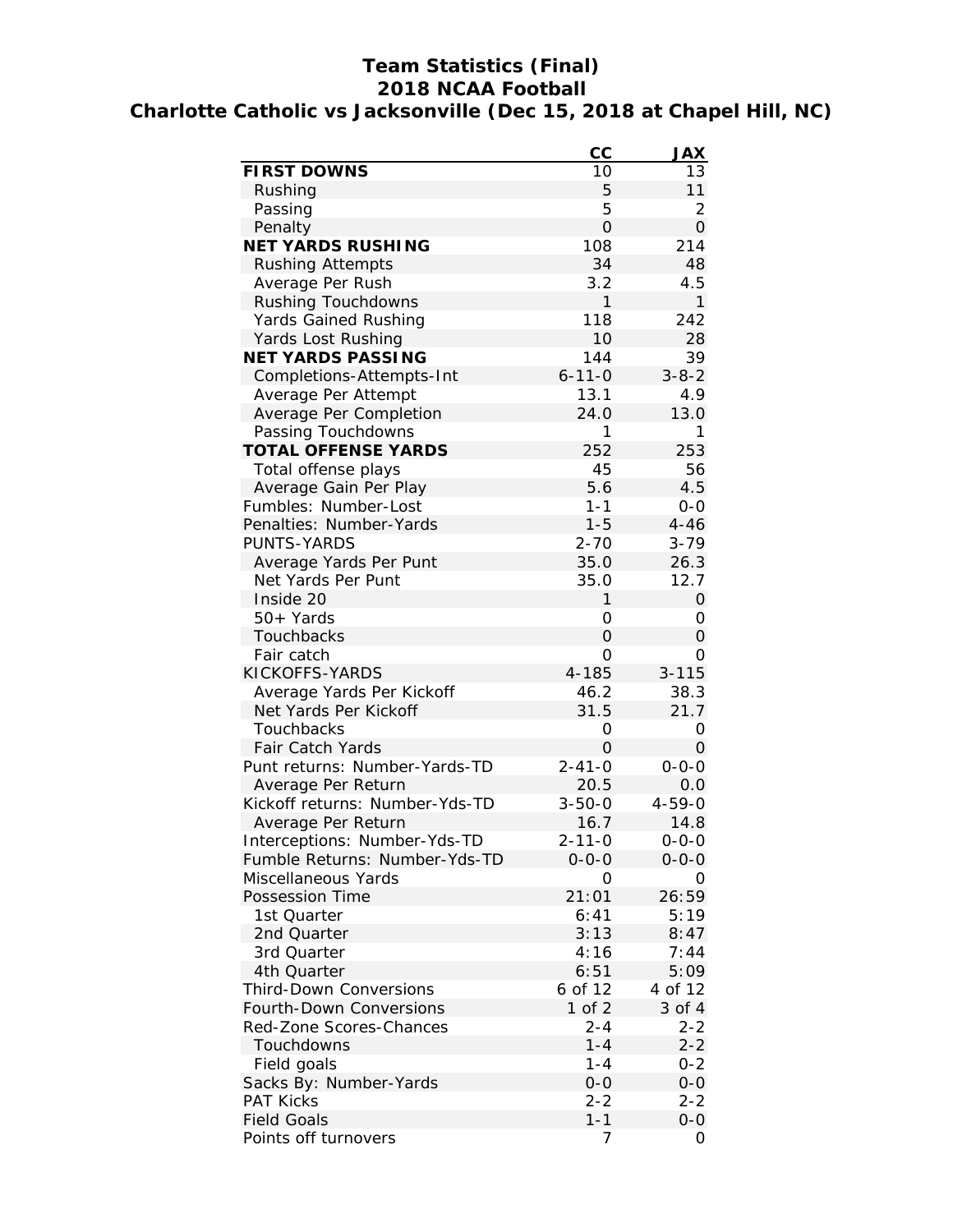# **Individual Statistics (Final) 2018 NCAA Football Charlotte Catholic vs Jacksonville (Dec 15, 2018 at Chapel Hill, NC)**

## **Charlotte Catholic Jacksonville**

| Rushing             | Net<br>No. Gain Loss<br>TD<br>Avg<br>Lg                                                       | Rushing             | No. Gain Loss<br>Net TD<br>Avg<br>Lq                                                                           |
|---------------------|-----------------------------------------------------------------------------------------------|---------------------|----------------------------------------------------------------------------------------------------------------|
| L. Mcdowell         | 17<br>$\overline{78}$<br>$\overline{2}$<br>76<br>$\mathbf{1}$<br>18<br>4.5                    | Justyn Benton       | 17<br>123<br>18<br>105<br>48<br>O<br>6.2                                                                       |
| Paul Neel           | 34<br>5<br>29<br>11<br>11<br>2.6<br>0                                                         | Graham Brinker      | 79<br>27<br>5.3<br>15<br>79<br>$\overline{O}$<br>1                                                             |
| Michael Neel        | $\overline{2}$<br>4<br>6<br>$\mathbf{O}$<br>6<br>$\mathbf{O}$<br>1.5                          | Kijeir Finister     | 15<br>34<br>24<br>5<br>1.6<br>10<br>O                                                                          |
| Chris Walton        | 2<br>$-3$<br>0<br>3<br>$-1.5$<br>0<br>0                                                       | Tymir Brown         | 6<br>1<br>$\mathbf{O}$<br>6<br>$6.0$<br>6<br>0                                                                 |
| Totals              | $\overline{10}$<br>108<br>$\overline{3.2}$<br>34<br>118<br>$\mathbf{1}$<br>18                 | Totals              | 48<br>242<br>28<br>214<br>$\mathbf{1}$<br>48<br>4.5                                                            |
| Passing             | $C - A - I$<br>Yds TD Long Sack                                                               | Passing             | $C - A - I$<br>Yds TD Long Sack                                                                                |
| Chris Walton        | $6 - 11 - 0$<br>144<br>1<br>42<br>0                                                           | Justyn Benton       | $3 - 8 - 2$<br>39<br>20<br>1<br>$\overline{o}$                                                                 |
| Totals              | $\mathbf{1}$<br>42<br>$\Omega$<br>$6 - 11 - 0$<br>144                                         | Totals              | $\overline{O}$<br>39<br>$\mathbf{1}$<br>$\overline{20}$<br>$3 - 8 - 2$                                         |
| Receiving           | Yards<br>ТD<br>No.<br>Long                                                                    | Receiving           | No. Yards<br>TD<br>Long                                                                                        |
| Adam Robbe          | 2<br>56<br>$\Omega$<br>42                                                                     | K. Blake Jr.        | 27<br>$\overline{2}$<br>20<br>$\mathbf{1}$                                                                     |
| Brian Jacobs        | $\overline{2}$<br>32<br>38<br>O                                                               | <b>Tymir Brown</b>  | 12<br>12<br>1<br>0                                                                                             |
| Paul Neel           | 1<br>28<br>28<br>O                                                                            | Totals              | 3<br>39<br>1<br>20                                                                                             |
| Michael Neel        | 22<br>22<br>1<br>1                                                                            |                     |                                                                                                                |
| Totals              | $\mathbf{1}$<br>42<br>6<br>144                                                                |                     |                                                                                                                |
| Punting             | Avg Long In20<br>No.<br>Yds<br>ΤB                                                             | Punting             | No.<br>Yds<br>Avg Long In20<br>ΤB                                                                              |
| Drew Morais         | $\overline{2}$<br>35.0<br>40 <sup>7</sup><br>$\mathbf{1}$<br>70<br>$\mathsf{O}\xspace$        | Justyn Benton       | 79<br>$\overline{2}$<br>39.5<br>41<br>$\Omega$<br>0                                                            |
| Totals              | $\overline{2}$<br>$\overline{70}$<br>35.0<br>$\mathbf{1}$<br>40<br>$\Omega$                   | <b>JAX Team</b>     | 0.0<br>1<br>$\Omega$<br>$\Omega$<br>$\mathbf{O}$<br>0                                                          |
|                     |                                                                                               | Totals              | 3<br>79<br>26.3<br>41<br>$\Omega$<br>O                                                                         |
|                     | Punt<br>Kickoff<br>Intercept                                                                  |                     | Kickoff<br>Punt<br>Intercept                                                                                   |
| Returns             | Lg No Yds<br>Lg No Yds<br>No Yds<br>Lq                                                        | Returns             | No Yds<br>Lg No Yds<br>Lg No Yds<br>Lg                                                                         |
| <b>Brian Jacobs</b> | $\overline{2}$<br>41<br>41<br>1<br>12<br>12<br>1<br>11<br>11                                  | Nyeim Morris        | 3<br>21<br>$\mathbf 0$<br>$\Omega$<br>41<br>$\Omega$<br>$\Omega$<br>$\Omega$<br>$\mathcal{O}$                  |
| Michael Neel        | 22<br>22<br>0<br>0<br>$\circ$<br>1<br>$\Omega$<br>$\Omega$<br>$\circ$                         | <b>Tymir Brown</b>  | 0<br>1<br>18<br>18<br>0<br>$\mathsf O$<br>0<br>0<br>$\Omega$                                                   |
| Nick King           | $\mathsf{O}$<br>$\Omega$<br>$\mathbf{1}$<br>16<br>16<br>$\Omega$<br>$\Omega$<br>0<br>$\Omega$ | Totals              | $\Omega$<br>$\Omega$<br>$\overline{0}$<br>$\overline{O}$<br>59<br>21<br>$\Omega$<br>$\Omega$<br>$\overline{4}$ |
| Joseph Satori       | $\overline{O}$<br>$\mathbf 0$<br>0<br>$\Omega$<br>$\mathbf{O}$<br>0<br>1<br>O<br>0            |                     |                                                                                                                |
| Totals              | $\overline{2}$<br>$\overline{3}$<br>$\overline{2}$<br>50<br>41<br>41<br>22<br>11<br>11        |                     |                                                                                                                |
| Field goals         | Qtr<br>Time<br>Dist<br>Result                                                                 | Field goals         | Time<br>Dist<br>Qtr<br>Result                                                                                  |
| Geo. Griggs III     | 07:37<br>34 yards<br>1st<br>Good                                                              |                     |                                                                                                                |
| Kickoffs            | Yards<br>OB<br>No.<br>TВ<br>Avg                                                               | Kickoffs            | Yards<br>TВ<br>No.<br>OВ<br>Avg                                                                                |
| Drew Morais         | $\Omega$<br>185<br>46.2<br>$\Omega$<br>4                                                      | Cameron Jones       | 3<br>115<br>38.3<br>$\Omega$<br>$\Omega$                                                                       |
| All-purpose         | Rcv<br>KR<br><b>PR</b><br>IR.<br>Total<br>Run                                                 | All-purpose         | Rcv<br>KR<br><b>PR</b><br>IR<br>Total<br>Run                                                                   |
| Brian Jacobs        | 12<br>38<br>41<br>11<br>102<br>$\Omega$                                                       | Justyn Benton       | $\Omega$<br>$\mathsf{O}$<br>105<br>$\mathbf{O}$<br>$\Omega$<br>105                                             |
| L. Mcdowell         | 76<br>$\overline{O}$<br>$\mathbf{O}$<br>$\mathsf{O}$<br>$\circ$<br>76                         | Graham Brinker      | 79<br>$\overline{O}$<br>O<br>$\mathbf{O}$<br>79<br>0                                                           |
| Paul Neel           | 29<br>28<br>$\mathsf{O}$<br>57<br>$\Omega$<br>0                                               | <b>Nyeim Morris</b> | $\Omega$<br>41<br>41<br>0<br>$\Omega$<br>$\mathbf{O}$                                                          |
| Adam Robbe          | 56<br>$\Omega$<br>$\Omega$<br>$\Omega$<br>56<br>$\Omega$                                      | Tymir Brown         | 18<br>12<br>$\Omega$<br>$\Omega$<br>36<br>6                                                                    |

FUMBLES: Charlotte Catholic-L. Mcdowell 1-1. Jacksonville-None.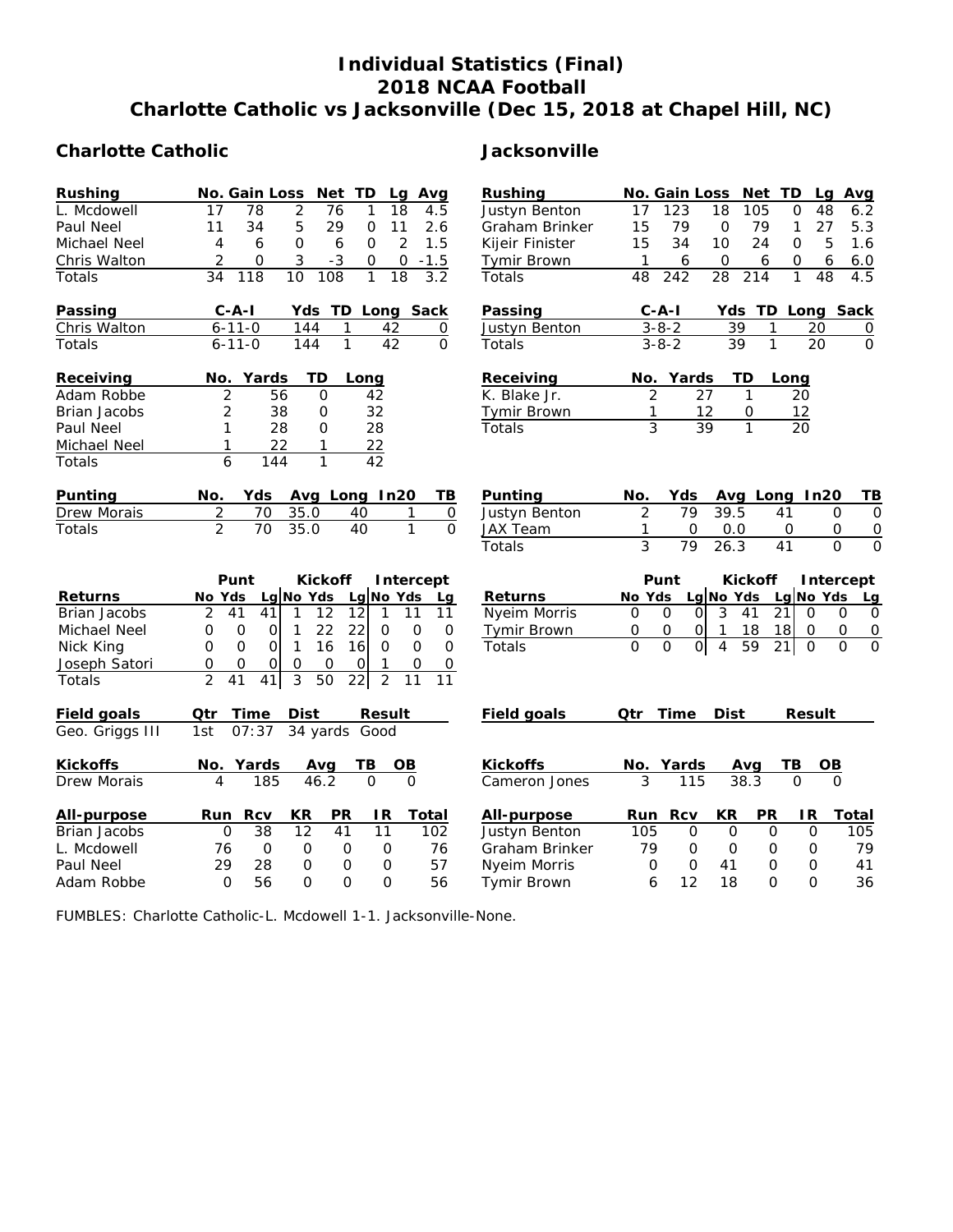#### **Defensive Statistics (Final) 2018 NCAA Football Charlotte Catholic vs Jacksonville (Dec 15, 2018 at Chapel Hill, NC)**

| #              | Charlotte Catholic        | Solo            |                |             | Ast Total Sacks-Yds                   | TFL-Yds                               |                               | FF FR-Yds                | Int-Yds BrUp                      |                                            | Blks                                       | QBH                                      |
|----------------|---------------------------|-----------------|----------------|-------------|---------------------------------------|---------------------------------------|-------------------------------|--------------------------|-----------------------------------|--------------------------------------------|--------------------------------------------|------------------------------------------|
|                | 33 Nick King              | 5               | 3              | 6.5         |                                       |                                       |                               |                          |                                   |                                            |                                            |                                          |
| 5              | Adam Robbe                | $\overline{4}$  | 2              | 5.0         | $\sim$                                | $1.0 - 1$                             |                               |                          |                                   |                                            |                                            |                                          |
| 6              | Kevin Coss                | 4               | 1              | 4.5         | ÷.                                    | $3.0 - 4$                             | $\overline{\phantom{a}}$      |                          | $\overline{\phantom{a}}$          | ÷                                          |                                            |                                          |
| 3              | Joseph Satori             | $\overline{4}$  | $\mathbf{1}$   | 4.5         |                                       |                                       |                               |                          | $1 - 0$                           |                                            |                                            |                                          |
|                | 20 Daniel Boll            | 4               | $\Omega$       | 4.0         |                                       | $2.0 - 8$                             |                               |                          |                                   |                                            |                                            |                                          |
|                | 44 Liam Barbee            | 3               | $\overline{2}$ | 4.0         |                                       | $1.0 - 1$                             |                               |                          |                                   |                                            |                                            |                                          |
|                | 10 Jacob Schachte         | $\overline{2}$  | 3              | 3.5         |                                       |                                       |                               |                          |                                   |                                            |                                            |                                          |
| 9              | <b>Billy Brewer</b>       | 1               | $\overline{4}$ | 3.0         |                                       |                                       |                               |                          |                                   |                                            |                                            |                                          |
|                | 46 And. Della Mea         | 1               | 3              | 2.5         |                                       |                                       |                               |                          |                                   |                                            |                                            |                                          |
|                | 21 Brian Jacobs           | $\overline{2}$  | $\overline{O}$ | 2.0         |                                       | $1.0 - 3$                             |                               |                          | $1 - 11$                          |                                            |                                            |                                          |
| 8              | Ty Foley                  | 2               | $\mathbf 0$    | 2.0         |                                       |                                       |                               |                          |                                   |                                            |                                            |                                          |
|                | 18 Chris James            | $\overline{2}$  | $\Omega$       | 2.0         |                                       |                                       |                               |                          |                                   |                                            |                                            |                                          |
|                | 32 Davis Barnett          | 1               | $\mathbf 0$    | 1.0         |                                       |                                       |                               |                          |                                   |                                            |                                            |                                          |
|                | 50 L. Fitzpatrick         | 1               | $\overline{O}$ | 1.0         |                                       |                                       |                               |                          |                                   |                                            |                                            |                                          |
| $\overline{2}$ | Paul Neel                 | 1               | $\mathbf{O}$   | 1.0         |                                       |                                       |                               |                          |                                   |                                            |                                            |                                          |
|                | 45 Ari Rodriguez          | $\Omega$        | 1              | 0.5         |                                       |                                       | $\overline{\phantom{a}}$      |                          |                                   | $\overline{\phantom{a}}$                   |                                            |                                          |
|                | 42 Michael Neel           | 0               | 0              | 0.0         |                                       |                                       | $\overline{\phantom{a}}$      | $\overline{\phantom{a}}$ |                                   | $\overline{\phantom{a}}$                   | 1                                          |                                          |
|                |                           |                 |                |             |                                       |                                       |                               |                          |                                   |                                            |                                            |                                          |
|                | Totals                    | $\overline{37}$ | 20             | 47.0        | $0.0 - 0$                             | $8.0 - 17$                            | $\overline{O}$                | $0-0$                    | $2 - 11$                          | $\overline{O}$                             | $\mathbf{1}$                               | $\mathbf{O}$                             |
|                |                           |                 |                |             |                                       |                                       |                               |                          |                                   |                                            |                                            |                                          |
|                | # Jacksonville            | Solo            |                |             | Ast Total Sacks-Yds                   | TFL-Yds                               | FF                            | FR-Yds                   | Int-Yds BrUp                      |                                            | <b>Blks</b>                                | QBH                                      |
| 6              | Alijah Barber             | 6               | $\mathsf{O}$   | 6.0         |                                       |                                       | 1                             |                          |                                   | 1                                          |                                            |                                          |
|                | 43 Jermarl Raynor         | 5               | $\Omega$       | 5.0         |                                       |                                       |                               |                          |                                   |                                            |                                            |                                          |
|                | 42 Milton Chandler        | 4               | 1              | 4.5         |                                       | $1.0 - 3$                             |                               |                          |                                   |                                            |                                            |                                          |
|                | 20 Duan Rambert           | 3               | $\mathbf{1}$   | 3.5         |                                       |                                       |                               |                          |                                   |                                            |                                            |                                          |
|                | 13 Diante Byass           | 3               | 1              | 3.5         |                                       |                                       |                               |                          |                                   | 1                                          |                                            |                                          |
|                | 31 J. Satterfield         | 3               | $\overline{O}$ | 3.0         |                                       | $1.0 - 5$                             |                               |                          |                                   |                                            |                                            |                                          |
|                | 35 Joshua Williams        | 1               | 3              | 2.5         |                                       |                                       |                               |                          |                                   |                                            |                                            |                                          |
|                | 21 Richie Davidson        | $\overline{2}$  | $\Omega$       | 2.0         |                                       |                                       |                               |                          |                                   |                                            |                                            |                                          |
|                | 56 Trey Pallo             | 1               | $\overline{2}$ | 2.0         |                                       |                                       |                               |                          |                                   |                                            |                                            |                                          |
|                | 91 Logan Lawrence         | $\Omega$        | 3              | 1.5         |                                       |                                       |                               |                          |                                   |                                            |                                            |                                          |
|                | 55 B. Stewart             | 1               | $\overline{O}$ | 1.0         | $\blacksquare$                        |                                       |                               |                          |                                   |                                            |                                            |                                          |
|                | 44 Denzal Greene          | 1               | $\overline{O}$ | 1.0         |                                       |                                       |                               |                          |                                   |                                            |                                            |                                          |
|                | 54 Z. Mitchell            | O               | 1              | 0.5         |                                       |                                       |                               | ٠                        |                                   | $\overline{a}$                             | ÷                                          |                                          |
| $\mathsf{T}$   | <b>JAX Team</b><br>Totals | O<br>30         | $\Omega$<br>12 | 0.0<br>36.0 | $\overline{\phantom{a}}$<br>$0.0 - 0$ | $\overline{\phantom{a}}$<br>$2.0 - 8$ | $\overline{\phantom{a}}$<br>1 | $1 - 0$<br>$1 - 0$       | $\overline{\phantom{a}}$<br>$O-O$ | $\overline{\phantom{a}}$<br>$\overline{2}$ | $\overline{\phantom{a}}$<br>$\overline{O}$ | $\overline{\phantom{a}}$<br>$\mathsf{O}$ |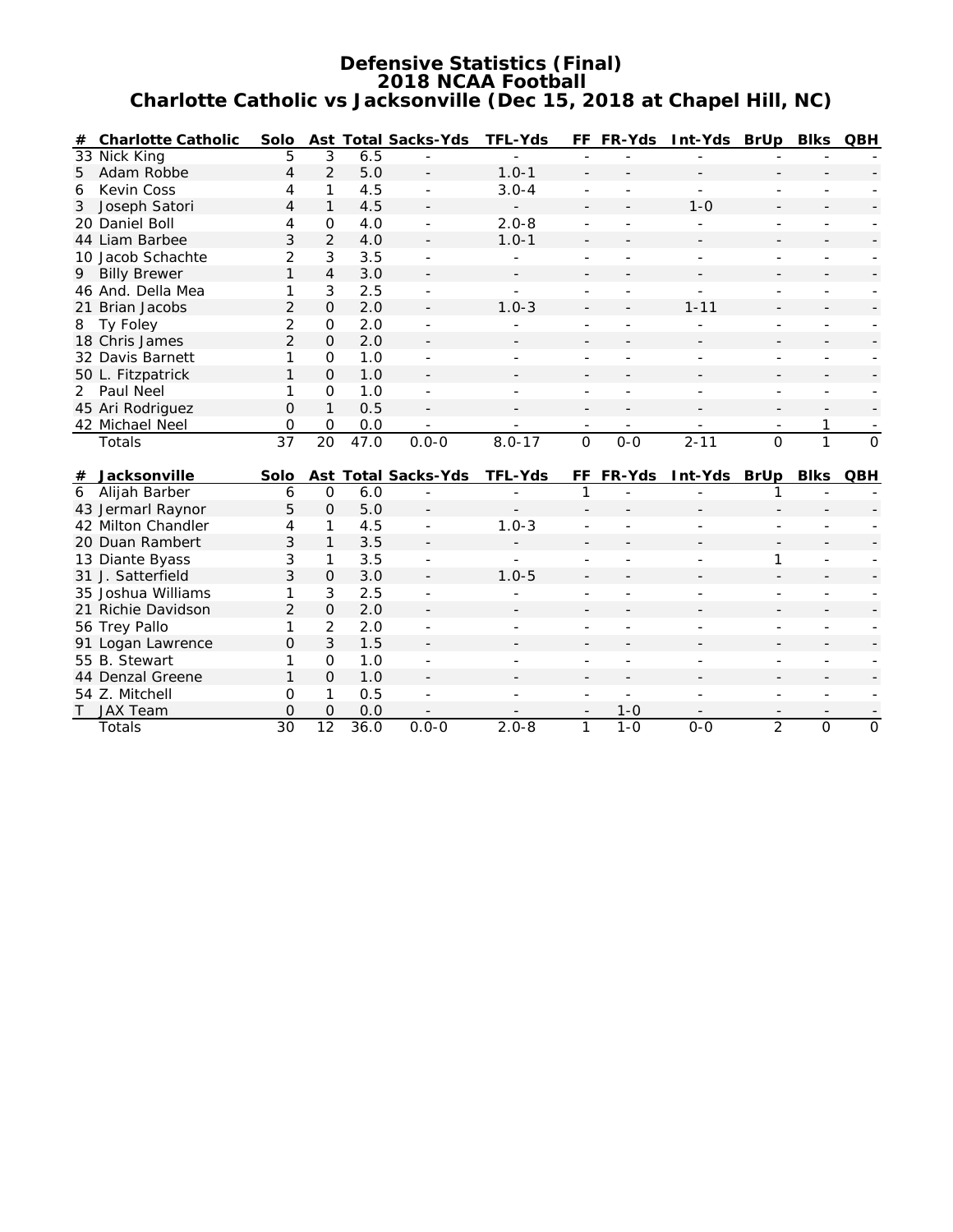### **Play-by-Play Summary (1st quarter) Charlotte Catholic vs Jacksonville (Dec 15, 2018 at Chapel Hill, NC)**

| 1-10 CC 40                         | Jacksonville wins the coin toss and elects to defer.<br>JAX ball on JAX40.                                               |                |
|------------------------------------|--------------------------------------------------------------------------------------------------------------------------|----------------|
|                                    | Cameron Jones kickoff 31 yards to the CC29, Brian Jacobs return 12 yards to the CC41                                     |                |
|                                    | (Denzal Greene).                                                                                                         |                |
| 1-10 CC 41                         | L. Mcdowell rush for 3 yards to the CC44 (Joshua Williams; Logan Lawrence).                                              |                |
| 2-7 CC 44<br>CC 45                 | Michael Neel rush for 1 yard to the CC45 (Milton Chandler).                                                              | <b>P1</b>      |
| $3-6$                              | Chris Walton pass complete to Paul Neel for 28 yards to the JAX27, 1ST DOWN CC (Duan<br>Rambert).                        |                |
| 1-10 JAX 27                        | L. Mcdowell rush for 2 yards to the JAX25 (Joshua Williams; Logan Lawrence).                                             |                |
| 2-8 JAX 25                         | Paul Neel rush for 8 yards to the JAX17, 1ST DOWN CC (Alijah Barber).                                                    | R <sub>2</sub> |
| 1-10 JAX 17                        | Paul Neel rush for no gain to the JAX17 (Jermarl Raynor).                                                                |                |
| 2-10 JAX 17                        | Paul Neel rush for no gain to the JAX17 (Diante Byass; Z. Mitchell).                                                     |                |
| 3-10 JAX 17                        | Chris Walton pass incomplete (Diante Byass).                                                                             |                |
| 4-10 JAX 17                        | Geo. Griggs III field goal attempt from 34 GOOD, clock 07:37.                                                            |                |
|                                    | Charlotte Catholic 3, Jacksonville 0                                                                                     |                |
|                                    | 9 plays, 42 yards, 4:30                                                                                                  |                |
|                                    | Drew Morais kickoff 49 yards to the JAX11, Nyeim Morris return 21 yards to the JAX32 (L.                                 |                |
| JACKSONVILLE drive start at 07:30. | Fitzpatrick).                                                                                                            |                |
| 1-10 JAX 32                        | Justyn Benton rush for 48 yards to the CC20, 1ST DOWN JAX (Ty Foley).                                                    | R1             |
| 1-10 CC 20                         | Kijeir Finister rush for no gain to the CC20 (Nick King; Liam Barbee).                                                   |                |
| 2-10 CC 20                         | Graham Brinker rush for 10 yards to the CC10, 1ST DOWN JAX (Liam Barbee).                                                | R <sub>2</sub> |
| 1-G CC 10                          | PENALTY JAX illegal block 10 yards to the CC20.                                                                          |                |
| 1-G CC 20                          | Graham Brinker rush for no gain to the CC20 (Kevin Coss; And. Della Mea).                                                |                |
| 2-G CC 20                          | Justyn Benton pass incomplete to K. Blake Jr                                                                             |                |
| 3-G CC 20                          | Justyn Benton pass complete to K. Blake Jr. for 20 yards to the CCO, TOUCHDOWN, clock                                    |                |
|                                    | 05:23.                                                                                                                   |                |
| $1-G$<br>CC 02                     | Cameron Jones kick attempt good.                                                                                         |                |
|                                    |                                                                                                                          |                |
|                                    | Jacksonville 7, Charlotte Catholic 3                                                                                     |                |
|                                    | 6 plays, 68 yards, 2:13                                                                                                  |                |
|                                    | Cameron Jones kickoff 48 yards to the CC12, Michael Neel return 22 yards to the CC34                                     |                |
|                                    | (Richie Davidson).                                                                                                       |                |
|                                    | CHARLOTTE CATHOLIC drive start at 05:17.                                                                                 |                |
| 1-10 CC 34                         | L. Mcdowell rush for 3 yards to the CC37 (Milton Chandler).                                                              |                |
| 2-7 CC 37                          | Michael Neel rush for 1 yard to the CC38 (Jermarl Raynor).                                                               |                |
| 3-6 CC 38                          | Chris Walton pass incomplete to Adam Robbe.                                                                              |                |
| $4 - 6$<br>CC 38                   | Drew Morais punt 30 yards to the JAX32, downed.                                                                          |                |
|                                    | 3 plays, 4 yards, 1:35                                                                                                   |                |
| JACKSONVILLE drive start at 03:42. |                                                                                                                          |                |
| 1-10 JAX 32                        | Kijeir Finister rush for 4 yards to the JAX36 (And. Della Mea).                                                          |                |
| 2-6 JAX 36                         | Graham Brinker rush for 10 yards to the JAX46, 1ST DOWN JAX (Adam Robbe; Nick King).                                     | R <sub>3</sub> |
| 1-10 JAX 46                        | Graham Brinker rush for no gain to the JAX46 (Jacob Schachte; And. Della Mea).                                           |                |
| 2-10 JAX 46                        | Justyn Benton pass complete to Tymir Brown for 12 yards to the CC42, 1ST DOWN JAX (Adam                                  | P <sub>4</sub> |
|                                    | Robbe).                                                                                                                  |                |
| 1-10 CC 42<br>2-8 CC 40            | Kijeir Finister rush for 2 yards to the CC40 (Jacob Schachte; Billy Brewer).                                             |                |
|                                    | Justyn Benton rush for loss of 4 yards to the CC44, out-of-bounds, PENALTY JAX holding 14                                |                |
| 2-22 JAX 46                        | yards to the JAX46, NO PLAY.<br>Justyn Benton pass intercepted by Brian Jacobs at the CC40, Brian Jacobs return 11 yards |                |
|                                    | to the JAX49 (B. Stewart).                                                                                               |                |
|                                    | 6 plays, 14 yards, 3:05                                                                                                  |                |
|                                    | CHARLOTTE CATHOLIC drive start at 00:37.                                                                                 |                |
| 1-10 JAX 49                        | Chris Walton pass incomplete to Michael Neel (Alijah Barber).                                                            |                |
| 2-10 JAX 49                        | Paul Neel rush for no gain to the JAX49 (Trey Pallo; Joshua Williams).                                                   |                |
|                                    | END OF 1st QUARTER: Jacksonville 7, Charlotte Catholic 3                                                                 |                |

|                    |       | Time  |   | 1st Downs |                | Conversions |     |          |                  |                  |
|--------------------|-------|-------|---|-----------|----------------|-------------|-----|----------|------------------|------------------|
| Quarter Summarv    | Score | Poss  | R |           |                | 3rd         | 4th | Rushina  | Passing          | <b>Penalties</b> |
| Charlotte Catholic |       | 06.42 |   |           | $\overline{2}$ | $1 - 3$     | റ-റ | $9 - 18$ | 1-4-0-28         | 0-0              |
| Jacksonville       |       | 05:18 |   |           | 4              | $1 - 1$     | റ-റ | $8 - 74$ | $2 - 4 - 1 - 32$ | $2 - 24$         |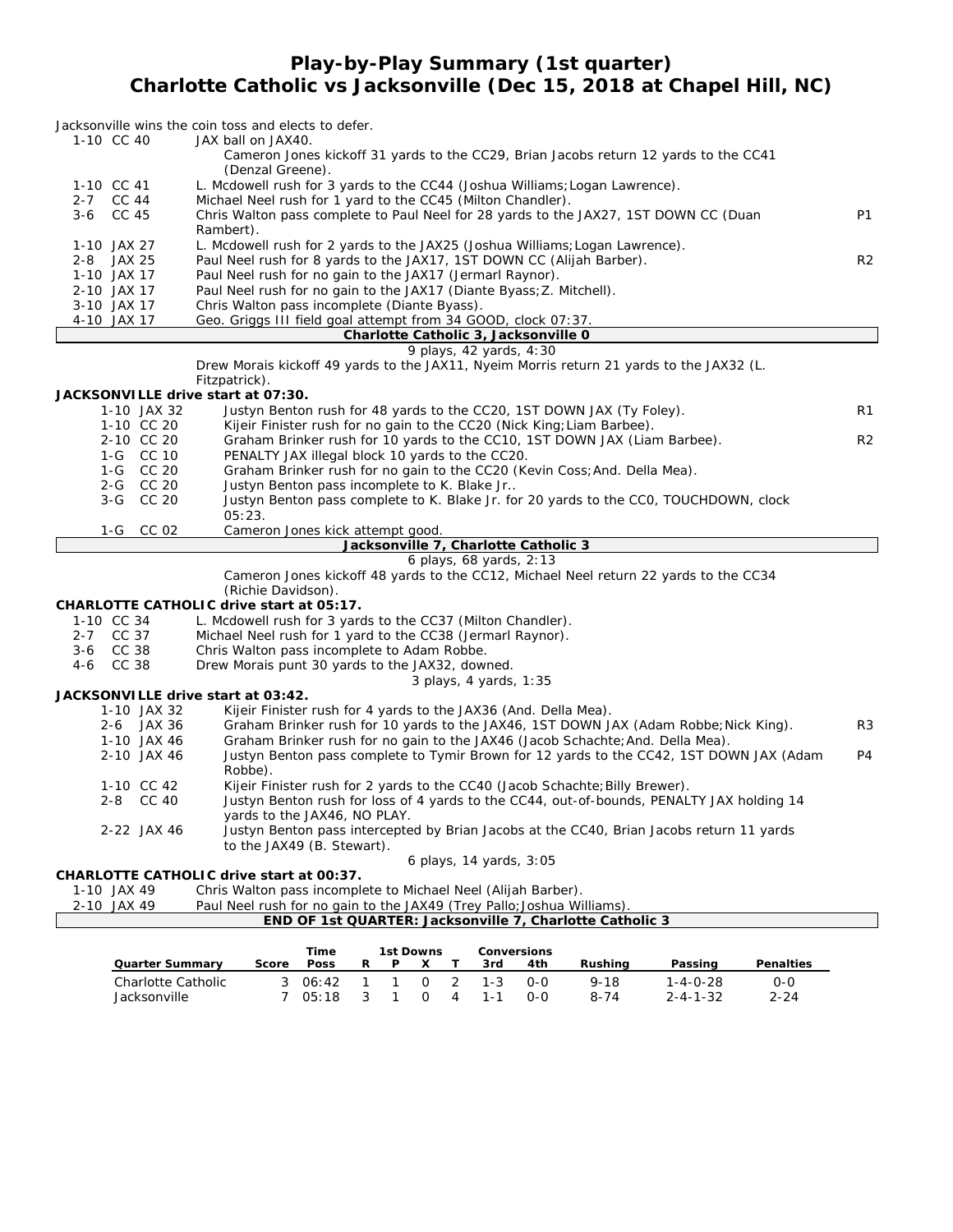# **Play-by-Play Summary (2nd quarter) Charlotte Catholic vs Jacksonville (Dec 15, 2018 at Chapel Hill, NC)**

|         | 3-10 JAX 49      | Start of 2nd quarter, clock 12:00.                                                                                                                     |                 |
|---------|------------------|--------------------------------------------------------------------------------------------------------------------------------------------------------|-----------------|
|         | 3-10 JAX 49      | Chris Walton pass complete to Adam Robbe for 42 yards to the JAX7, 1ST DOWN CC (Alijah                                                                 | P3              |
|         |                  | Barber).                                                                                                                                               |                 |
|         | 1-G JAX 07       | Michael Neel rush for 2 yards to the JAX5 (Joshua Williams).                                                                                           |                 |
| 2-G     | JAX 05           | L. Mcdowell rush for 5 yards to the JAXO, TOUCHDOWN, clock 11:12.                                                                                      |                 |
| $1-G$   | <b>JAX 02</b>    | Geo. Griggs III kick attempt good.                                                                                                                     |                 |
|         |                  | Charlotte Catholic 10, Jacksonville 7                                                                                                                  |                 |
|         |                  | 5 plays, 49 yards, 1:32                                                                                                                                |                 |
|         |                  | Drew Morais kickoff 52 yards to the JAX8, Tymir Brown return 18 yards to the JAX26 (Davis                                                              |                 |
|         |                  | Barnett).                                                                                                                                              |                 |
|         |                  | JACKSONVILLE drive start at 11:05.                                                                                                                     |                 |
|         | 1-10 JAX 26      | Kijeir Finister rush for 3 yards to the JAX29 (Kevin Coss).                                                                                            |                 |
|         | 2-7 JAX 29       | Justyn Benton rush for 21 yards to the 50 yardline, 1ST DOWN JAX (Joseph Satori).                                                                      | R5              |
|         | 1-10 JAX 50      | Kijeir Finister rush for 4 yards to the CC46 (Billy Brewer; And. Della Mea).                                                                           |                 |
|         | 2-6 CC 46        | Kijeir Finister rush for 3 yards to the CC43 (Jacob Schachte; Billy Brewer).                                                                           |                 |
|         | 3-3 CC 43        | Justyn Benton rush for 4 yards to the CC39, 1ST DOWN JAX (Nick King).                                                                                  | R6              |
|         | 1-10 CC 39       | Kijeir Finister rush for 5 yards to the CC34, out-of-bounds (Paul Neel).                                                                               |                 |
|         | 2-5 CC 34        | Tymir Brown rush for 6 yards to the CC28, 1ST DOWN JAX (Joseph Satori).                                                                                | R7              |
|         | 1-10 CC 28       | Justyn Benton rush for loss of 2 yards to the CC30 (Kevin Coss).                                                                                       |                 |
|         | 2-12 CC 30       | Justyn Benton rush for 7 yards to the CC23 (Jacob Schachte).                                                                                           |                 |
|         | 3-5 CC 23        | Kijeir Finister rush for 2 yards to the CC21 (Brian Jacobs).                                                                                           |                 |
|         | CC 21<br>$4 - 3$ | Graham Brinker rush for 5 yards to the CC16, 1ST DOWN JAX (Nick King).                                                                                 | R <sub>8</sub>  |
|         | 1-10 CC 16       | Graham Brinker rush for 5 yards to the CC11 (Jacob Schachte).                                                                                          |                 |
|         | CC 11<br>$2 - 5$ | Kijeir Finister rush for loss of 6 yards to the CC17 (Daniel Boll).                                                                                    |                 |
|         | 3-11 CC 17       | Justyn Benton rush for 12 yards to the CC5, 1ST DOWN JAX, out-of-bounds.                                                                               | R <sub>9</sub>  |
|         | 1-G CC 05        | Graham Brinker rush for 5 yards to the CCO, TOUCHDOWN, clock 04:13.                                                                                    |                 |
|         | $1-G$<br>CC 02   | Cameron Jones kick attempt good.                                                                                                                       |                 |
|         |                  | Jacksonville 14, Charlotte Catholic 10                                                                                                                 |                 |
|         |                  | 15 plays, 74 yards, 6:59                                                                                                                               |                 |
|         |                  | Cameron Jones kickoff 36 yards to the CC24, Nick King return 16 yards to the CC40,                                                                     |                 |
|         |                  | out-of-bounds.                                                                                                                                         |                 |
|         |                  | CHARLOTTE CATHOLIC drive start at 04:06.                                                                                                               |                 |
|         | 1-10 CC 40       | Paul Neel rush for 3 yards to the CC43 (Duan Rambert; Milton Chandler).                                                                                |                 |
|         | 2-7 CC 43        | L. Mcdowell rush for 5 yards to the CC48 (Richie Davidson).                                                                                            |                 |
|         | 3-2 CC 48        | Chris Walton rush for loss of 3 yards to the CC45 (Milton Chandler).                                                                                   |                 |
| $4 - 5$ | CC 45            | Drew Morais punt 40 yards to the JAX15, downed.                                                                                                        |                 |
|         |                  | 3 plays, 5 yards, 2:18                                                                                                                                 |                 |
|         |                  | JACKSONVILLE drive start at 01:48.                                                                                                                     |                 |
|         | 1-10 JAX 15      | Kijeir Finister rush for no gain to the JAX15 (Liam Barbee; Adam Robbe).                                                                               |                 |
|         | 2-10 JAX 15      | Timeout Charlotte Catholic, clock 01:34.                                                                                                               |                 |
|         | 2-10 JAX 15      | Graham Brinker rush for 27 yards to the JAX42, 1ST DOWN JAX (Chris James).                                                                             | R <sub>10</sub> |
|         | 1-10 JAX 42      |                                                                                                                                                        |                 |
|         | 2-7 JAX 45       | Kijeir Finister rush for 3 yards to the JAX45 (Daniel Boll).<br>Graham Brinker rush for 10 yards to the CC45, out-of-bounds (Chris James; Adam Robbe), |                 |
|         |                  | PENALTY JAX holding 10 yards to the JAX35, NO PLAY.                                                                                                    |                 |
|         |                  |                                                                                                                                                        |                 |
|         | 2-17 JAX 35      | Justyn Benton pass incomplete to Graham Brinker.                                                                                                       |                 |

- 3-17 JAX 35 Justyn Benton rush for loss of 1 yard to the JAX34 (Kevin Coss).<br>4-18 JAX 34 Timeout Charlotte Catholic, clock 00:06.
- Timeout Charlotte Catholic, clock 00:06.
	- 4-18 JAX 34 Justyn Benton punt 41 yards to the CC25, Brian Jacobs return 41 yards to the JAX34, out-of-bounds.

*5 plays, 19 yards, 1:48*

**CHARLOTTE CATHOLIC drive start at 00:00.**

| End of half, clock 00:00. |  |
|---------------------------|--|
|                           |  |

|                    |       |             |   |                                     |           |   |         |             | END OF 2nd QUARTER: Jacksonville 14, Charlotte Catholic 10 |                 |           |  |
|--------------------|-------|-------------|---|-------------------------------------|-----------|---|---------|-------------|------------------------------------------------------------|-----------------|-----------|--|
|                    |       |             |   |                                     |           |   |         |             |                                                            |                 |           |  |
|                    |       | Time        |   |                                     | 1st Downs |   |         | Conversions |                                                            |                 |           |  |
| Quarter Summary    | Score | <b>Poss</b> | R |                                     |           |   | 3rd     | 4th         | Rushing                                                    | Passing         | Penalties |  |
| Charlotte Catholic |       | 703:13      |   | $\begin{matrix} 0 & 1 \end{matrix}$ |           |   | $1 - 2$ | 0-0         | $5 - 12$                                                   | 1-1-0-42        | 0-0       |  |
| Jacksonville       |       | 08:47       |   |                                     |           | ĥ | $2 - 4$ | $1 - 1$     | 19-103                                                     | $0 - 1 - 0 - 0$ | $1 - 10$  |  |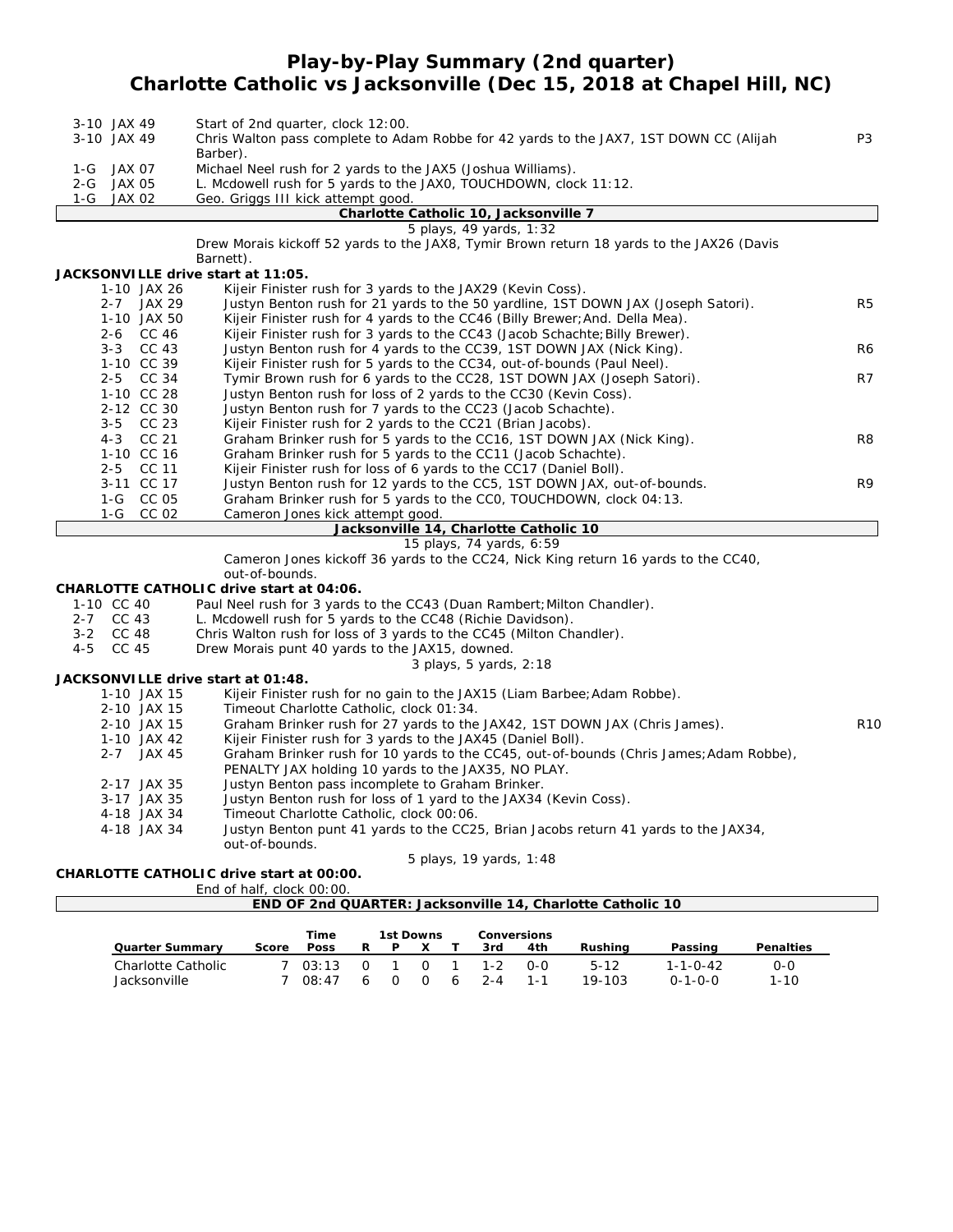#### **Play-by-Play Summary (3rd quarter) Charlotte Catholic vs Jacksonville (Dec 15, 2018 at Chapel Hill, NC)**

|                   | Start of 3rd quarter, clock 12:00, CC ball on CC40.                                                                         |
|-------------------|-----------------------------------------------------------------------------------------------------------------------------|
|                   | Drew Morais kickoff 43 yards to the JAX17, Nyeim Morris return 13 yards to the JAX30.                                       |
|                   | JACKSONVILLE drive start at 11:51.                                                                                          |
| 1-10 JAX 30       | Graham Brinker rush for 3 yards to the JAX33 (Liam Barbee).                                                                 |
| $2 - 7$           | Justyn Benton rush for 4 yards to the JAX37 (Nick King).<br>JAX 33                                                          |
| $3 - 3$           | Kijeir Finister rush for loss of 1 yard to the JAX36 (Liam Barbee).<br>JAX 37                                               |
| $4 - 4$           | Justyn Benton punt BLOCKED, recovered by CC CC Team at JAX45 (blocked by Michael Neel).<br>JAX 36<br>3 plays, 6 yards, 2:44 |
|                   | CHARLOTTE CATHOLIC drive start at 09:07.                                                                                    |
| 1-10 JAX 45       | L. Mcdowell rush for 5 yards to the JAX40 (Diante Byass).                                                                   |
| 2-5 JAX 40        | L. Mcdowell rush for no gain to the JAX40 (Diante Byass).                                                                   |
| $3 - 5$<br>JAX 40 | L. Mcdowell rush for 12 yards to the JAX28, 1ST DOWN CC (Alijah Barber).<br>R4                                              |
| 1-10 JAX 28       | L. Mcdowell rush for 18 yards to the JAX10, 1ST DOWN CC (Alijah Barber).<br>R <sub>5</sub>                                  |
| $1-G$<br>JAX 10   | L. Mcdowell rush for 4 yards to the JAX6 (Alijah Barber).                                                                   |
| 2-G JAX 06        | L. Mcdowell rush for loss of 2 yards to the JAX8.                                                                           |
| $3-G$<br>JAX 08   | L. Mcdowell rush for 7 yards to the JAX1, fumble forced by Alijah Barber, fumble by L.                                      |
|                   | Mcdowell recovered by JAX JAX Team at JAX1.                                                                                 |
|                   | 7 plays, 44 yards, 2:38                                                                                                     |
|                   | JACKSONVILLE drive start at 06:29.                                                                                          |
| 1-10 JAX 01       | Justyn Benton rush for no gain to the JAX1 (Chris James).                                                                   |
| 2-10 JAX 01       | Justyn Benton pass incomplete to Julian Stephens.                                                                           |
| 3-10 JAX 01       | Justyn Benton rush for 6 yards to the JAX7 (Nick King).                                                                     |
| 4-4 JAX 07        | Justyn Benton rush for 8 yards to the JAX15, 1ST DOWN JAX (Nick King; Joseph Satori).<br>R <sub>11</sub>                    |
| 1-10 JAX 15       | Kijeir Finister rush for 5 yards to the JAX20, out-of-bounds (Ty Foley).                                                    |
| $2 - 5$           | Graham Brinker rush for 4 yards to the JAX24 (Adam Robbe).<br>JAX 20                                                        |
| $3 - 1$           | Graham Brinker rush for no gain to the JAX24 (Nick King).<br><b>JAX 24</b>                                                  |
| $4 - 1$           | R <sub>12</sub><br>Justyn Benton rush for 12 yards to the JAX36, 1ST DOWN JAX, out-of-bounds.<br><b>JAX 24</b>              |
| 1-10 JAX 36       | Graham Brinker rush for 3 yards to the JAX39 (Adam Robbe).                                                                  |
| 2-7 JAX 39        | Justyn Benton rush for loss of 1 yard to the JAX38 (Adam Robbe).                                                            |
| $3 - 8$           | Justyn Benton pass intercepted by Joseph Satori at the CC42, Joseph Satori return 0 yards<br><b>JAX 38</b>                  |
|                   | to the CC42.                                                                                                                |
|                   | 11 plays, 37 yards, 4:51                                                                                                    |
|                   | CHARLOTTE CATHOLIC drive start at 01:38.                                                                                    |
| 1-10 CC 42        | Paul Neel rush for 3 yards to the CC45 (Trey Pallo).                                                                        |
| 2-7 CC 45         | L. Mcdowell rush for 4 yards to the CC49 (Jermarl Raynor).                                                                  |
| $3 - 3$<br>CC 49  | Paul Neel rush for 2 yards to the JAX49 (Jermarl Raynor)                                                                    |
|                   | END OF 3rd QUARTER: Jacksonville 14, Charlotte Catholic 10                                                                  |

|                    |       | Time    |   |   | 1st Downs |   |         | Conversions |           |                 |           |
|--------------------|-------|---------|---|---|-----------|---|---------|-------------|-----------|-----------------|-----------|
| Quarter Summary    | Score | Poss    | R | P |           |   | 3rd     | 4th         | Rushina   | Passing         | Penalties |
| Charlotte Catholic |       | 0.04:16 |   |   | $\Omega$  | 2 | $1 - 2$ | $O-O$       | $10 - 53$ | 0-0-0-0         | 0-0       |
| Jacksonville       |       | 0.07:35 |   |   | $\Omega$  |   | $0 - 4$ | $2 - 2$     | $12 - 43$ | $0 - 2 - 1 - 0$ | 0-0       |